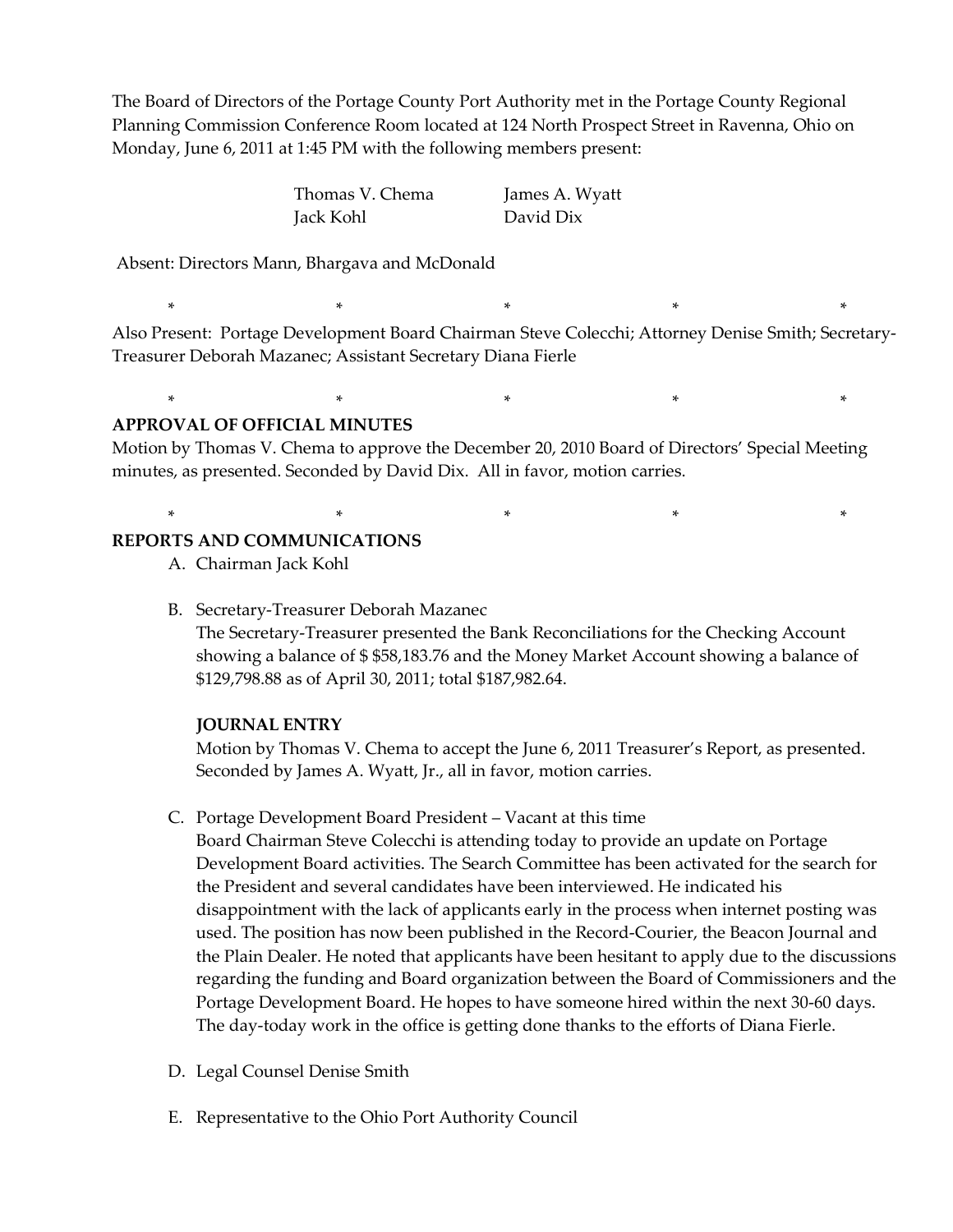Director Thomas V. Chema has not attended any meetings recently and noted that he has no new data or information from that organization but will contact Tracy Drake. Director Kohl wondered if that is due to the new administration. Mr. Chema responded that he was not sure but would make the contact.

Director Wyatt asked if the Governor has cut all funding to Ohio Port Authorities, as reported at an AFLCIO meeting. None of the Directors have heard that yet; Director Kohl noted that the Portage County Port Authority does not receive any funding from the state. The Ohio Department of Development was staffing the state Port Authority.

\* \* \* \* \* \* \* \* \* \* \* \* The Board of Directors recessed at 1:50 PM to the FY 2012 Proposed Tax Budget Public Hearing.

- I. Welcome and Introductions Chairman Jack Kohl
- II. Reading of the Public Notice Secretary-Treasurer This public hearing is being held today to hear public comment regarding Portage County Port Authority's Proposed Fiscal Year 2012 Tax Budget.

The Portage County Port Authority's Proposed Fiscal Year 2012 Tax Budget has been on display in the Portage County Port Authority's Office and the Portage County Auditor's Office, and available for public viewing since May 20, 2011.

Notice of this public hearing was published on Friday, May 20, 2011 in the Record-Courier Newspaper.

- III. Public Comment and Questions None
- IV. Motion by David Dix to adjourn the Public Hearing at 1:51 PM, seconded by Thomas V. Chema, all in favor, motion carries.

### **DISCUSSION**

A. The Commissioners intend to disconnect Port Authority insurance coverage and Director Kohl had asked the Secretary-Treasurer to obtain quotes for insurance coverage for the Port Authority Board of Directors. Director Kohl has asked the Board of Commissioners to reconsider their intent to discontinue insurance.

\* \* \* \* \*

May 12, 2011 email from Attorney Denise Smith advising that either of the following proposals would provide adequate coverage:

- 1. Sutton Insurance Company \$2,500 annually for Ohio Plan Coverage
- 2. SeibertKeck
	- a. Directors and Officers Coverage \$953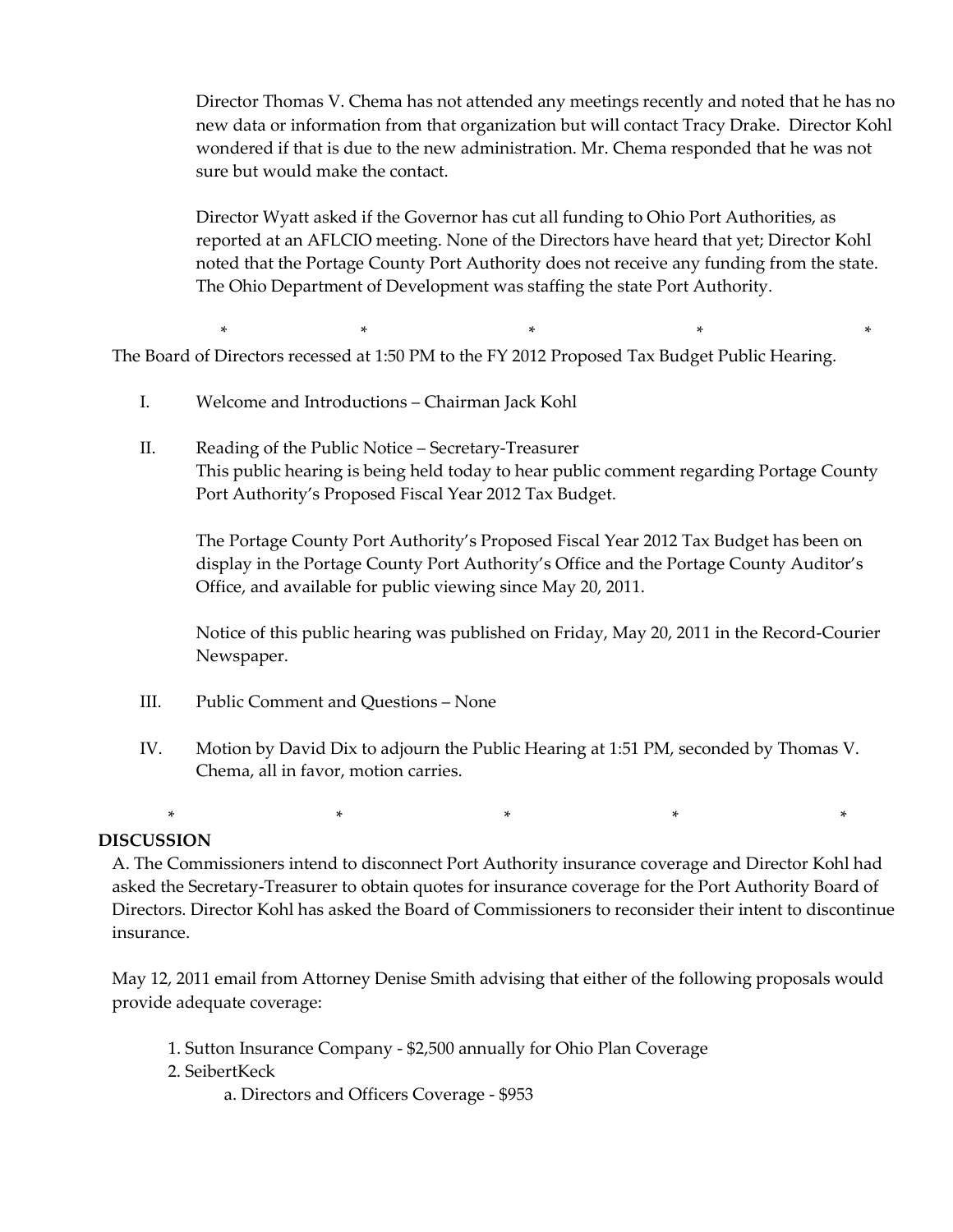b. Business Owners for property coverage, general liability and auto liability - \$500

Director Kohl has asked the Board of Commissioners to reconsider their intent to discontinue insurance coverage but suggests adopting a resolution agreeing to accept the SeibertKeck proposal in case the Board of Commissioners decline to provide coverage. Denise Smith advised that Director Kohl is present to provide the quorum but could abstain from the vote in this matter. Director Chema asked what the Board of Directors could do to cause a liability for the County. Denise Smith noted that other agencies are more of a risk for the County to cover. Director Chema commented that the county would most likely be sued if the Directors are sued; however, if coverage is not available he would most likely choose not to serve without this coverage./Resolution 11-002.

# B. Portage Development Board/Port Authority Agreement

The Secretary-Treasurer has advised that she is unable to continue to provide services to the Board of Commissioners and must be replaced by the end of 2011. Director Kohl and Steve Colecchi have met to discuss how the Portage Development Board could take over those duties.

Mr. Colecchi noted that the Portage Development Board became operational on February 1, 2011 and he is proud of the accomplishments made so far. This is a volunteer Board that is committed and has put in a lot of time and energy; there are vacancies if anyone is interested. They have formed a number of Ad Hoc Committees. The Strategic Plan Committee was formed and hired Joe Mayernick to facilitate the planning process. The Strategic Plan framework, which includes the Mission Statement, Vision Statement and Core Values, has been finalized. The President will accomplish the specific strategies. The Membership Drive is starting and funding from dues will begin. The Portage Development Board is investigating potential regional partnerships with organizations such as Team NEO, NEOTEC, Akron Chamber etc. The Board of Commissioners was provided the first quarterly report. The Portage Development Board website is now live; the Port Authority has been added to the website.

Steve Colecchi continued, stating that he understands that there has been some discussion relative to how the Port Authority can reimburse the Portage Development Board for Ms. Fierle's time. With Secretary-Treasurer Mazanec leaving that position, the Portage Development Board needs to cover her time, as well. He added that the Portage Development Board is willing to accept and assume all secretarial/treasurer responsibilities that are currently provided by Deborah Mazanec and Diana Fierle. The Portage Development Board would want a portion of Ms. Fierle's salary paid. The County provides the office space and utilities as an in-kind contribution but the copiers, phones etc. are being paid for by the Portage Development Board in an estimated amount of \$600-\$800 per month. Although the Port Authority does not have an official office space, the Portage Development Board offices are used as such. He suggested that the Board of Directors consider an allocation for Ms. Fierle's time in Port Authority business plus the associated office costs of \$10,000.

Mr. Colecchi noted that the only other one-time expense to be considered would be for the development of the web page by CBOSS that should be shared between the Portage Development Board and the Port Authority. The contract was for \$6,100 and he believes that 20% (\$1,220) should be paid by the Port Authority as a reimbursement for the completion of the web design.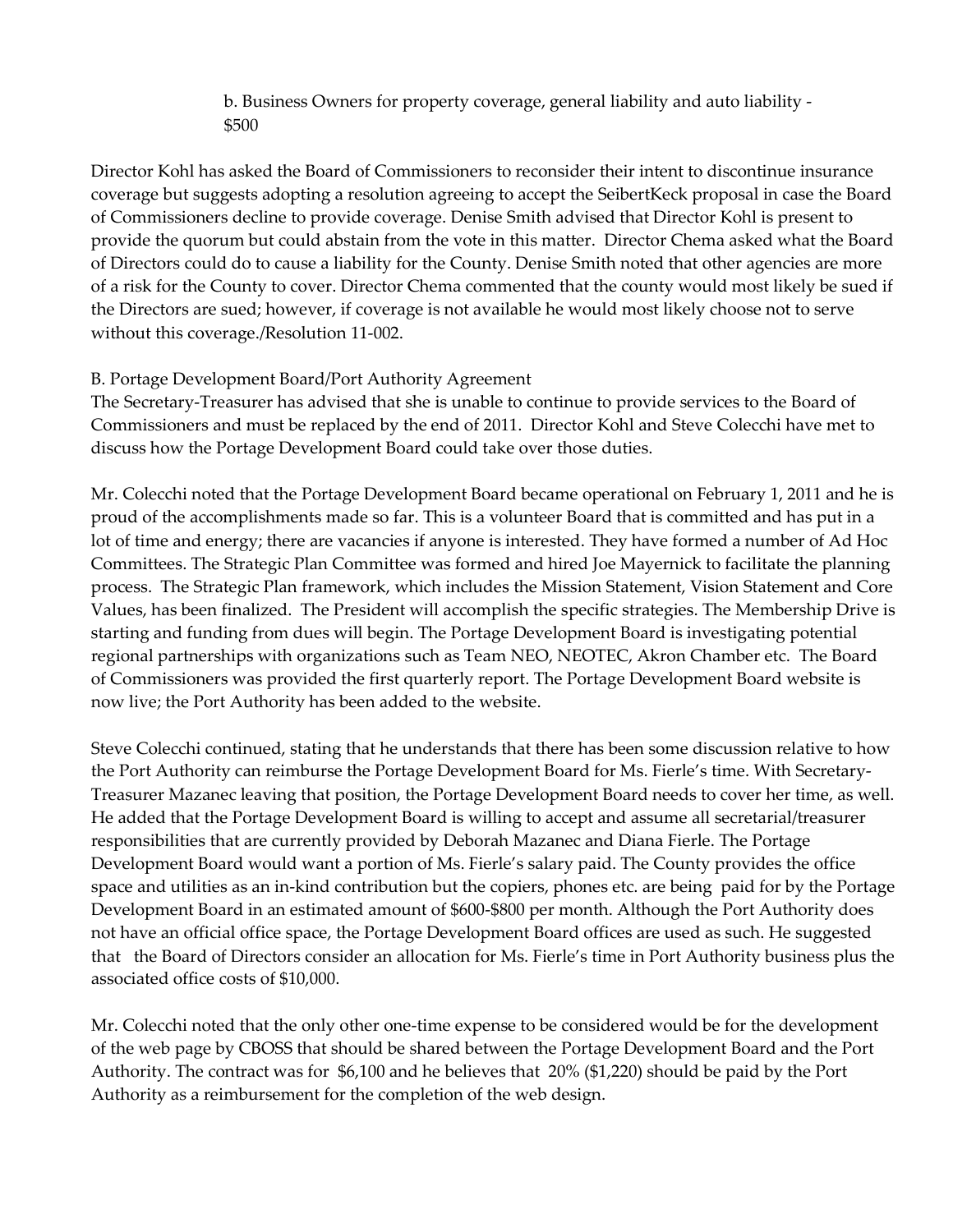Director Kohl stated that he has been working with Steve Colecchi on the verbiage for an agreement between the Portage Development Board and the Port Authority. There was discussion on the terms of the agreement of \$10,000 per year in a simple contract, which will be drafted by Mr. Colecchi and reviewed by Attorney Denise Smith.

Director Chema asked Ms. Fierle if she is a 100% employee of the Portage Development Board and no longer a public employee. Steve Colecchi responded yes and noted that Kent State has agreed to be the Portage Development Board's fiscal agent and those details remain to be completed.

Attorney Smith noted that her office was asked if Ms. Fierle is eligible to serve as the Secretary-Treasurer for the Port Authority as well as work for the Portage Development Board. She discussed the information provided to the Board of Directors from Attorney Chad Hawkes that confirms that Ms. Fierle is eligible to serve as long as that relationship is disclosed to the both entity's auditors. Steve Colecchi added that Schlabig & Associates will do a yearly audit of the Portage Development Board.

Attorney Smith reminded the Board of Directors that there must be an Auditor's Certification on the agreement between the Portage Development Board and the Port Authority; the budget can handle the \$10,000 for this year but the Directors should remember that this will be an ongoing payment/Resolution No. 11-003

Mr. Colecchi stated that the Portage Development Board looks forward to bring deals to the Port Authority.

# **CONSIDERATION OF NEW RESOLUTIONS AND MOTIONS**

After holding the required Public Hearing, Resolution to adopt the Portage County Port Authority Tax Budget for FY 2012. Director Kohl noted that the \$10,000 for payment to the Portage Development Board would come from the \$13,120 allowed under Contract Services. There is also money set aside to purchase insurance if that needs to be done/11-001.

\* \* \* \* \* \* \* \* \* \* \* \*

# **CORRESPONDENCE**

Director Kohl reported that he signed a letter of support the Summit County Port Authority application for New Markets Tax Credit (NMTC) allocation. He would like to continue the cooperation with the Summit County Port Authority, which has worked well. Director Chema asked if the allocation was received; Director Kohl responded that Summit County applied for a 2011 allocation.

\* \* \* \* \*

 $*$  \*  $*$  \*  $*$  \* Director Kohl reported that he met with Ravenna Mayor Bica and Economic Development Director Kerry Macomber to discuss a potential \$1.5 million building improvements and a \$3.5 million plant and equipment purchase. The company is looking at Port Authority financing/infrastructure bonds. This is an exciting potential expansion that could bring 50 jobs to the city.

\* \* \* \* \*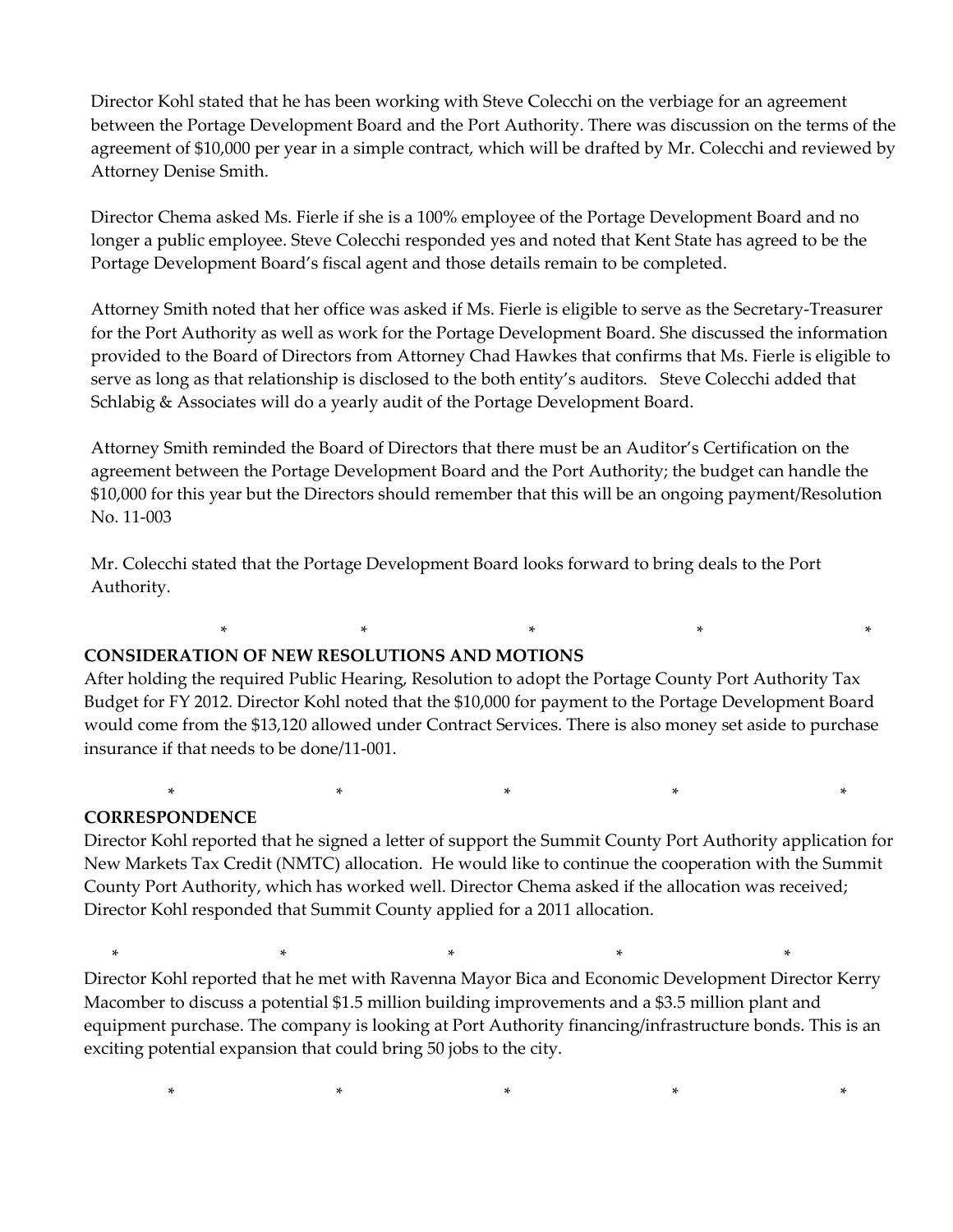### **SCHEDULED MEETING DATES**

The next regular meeting is scheduled for Tuesday, September 6, 2011 at 2:00 PM.

| *                                                                                                |                                                                                                                                                                                                                                                                                                                                                                                                           |     |  |  |                                   | *                                  |
|--------------------------------------------------------------------------------------------------|-----------------------------------------------------------------------------------------------------------------------------------------------------------------------------------------------------------------------------------------------------------------------------------------------------------------------------------------------------------------------------------------------------------|-----|--|--|-----------------------------------|------------------------------------|
| <b>RESOLUTION NO. 11-001</b>                                                                     |                                                                                                                                                                                                                                                                                                                                                                                                           | RE: |  |  | <b>ADOPTION OF PORTAGE COUNTY</b> | PROPOSED TAX BUDGET FOR YEAR 2012. |
| It was moved by David Dix, seconded by Thomas V. Chema that the following Resolution be adopted: |                                                                                                                                                                                                                                                                                                                                                                                                           |     |  |  |                                   |                                    |
| <b>WHEREAS,</b>                                                                                  | the Portage County Port Authority Proposed Tax Budget for 2012 was on display<br>for public viewing at the offices of the Portage County Port Authority and the<br>Portage County Auditor on May 20, 2011, prior to the date of the public hearing;<br>and                                                                                                                                                |     |  |  |                                   |                                    |
| <b>WHEREAS,</b>                                                                                  | a public hearing on the Portage County Port Authority Proposed Tax Budget for<br>2011, as required by ORC 5705.30, was held on June 6, 2011 after being duly<br>publicized on May 20, 2011 in a newspaper of general circulation (Record-Courier);<br>now therefore be it                                                                                                                                 |     |  |  |                                   |                                    |
| <b>RESOLVED,</b>                                                                                 | that the Portage County Port Authority Proposed Tax Budget for 2012 be and<br>hereby is adopted, and that a copy of this resolution and two copies of the Portage<br>County Proposed Tax Budget for 2012 be signed by the Portage County Port<br>Authority Board of Directors and forwarded to the Portage County Auditor; and be<br>it further                                                           |     |  |  |                                   |                                    |
| <b>RESOLVED,</b>                                                                                 | that the Board of Directors finds and determines that all formal actions of this Board<br>concerning and relating to the adoption of this resolution were taken in an open<br>meeting of this Board and that all deliberations of this Board that resulted in those<br>formal actions were in meeting open to the public in compliance with the law<br>including Section 121.22 of the Ohio Revised Code. |     |  |  |                                   |                                    |
| 11 ח A ח 11 ח ח                                                                                  |                                                                                                                                                                                                                                                                                                                                                                                                           |     |  |  |                                   |                                    |

Roll Call Vote As Follows:

\* \* \* \* \* David Dix, yea; Jack Kohl, yea; James A. Wyatt, Jr.; yea

T.N. Bhargava, absent; Thomas V. Chema, yea; Neil Mann, Jr., absent; Steven P. McDonald, absent;

| PORTAGE COUNTY PORT |                                    |        |  |  |
|---------------------|------------------------------------|--------|--|--|
| <b>AUTHORITY</b>    |                                    |        |  |  |
| 2012 Tax Budget     |                                    |        |  |  |
|                     |                                    |        |  |  |
|                     | <b>Estimated Beginning Balance</b> | Amount |  |  |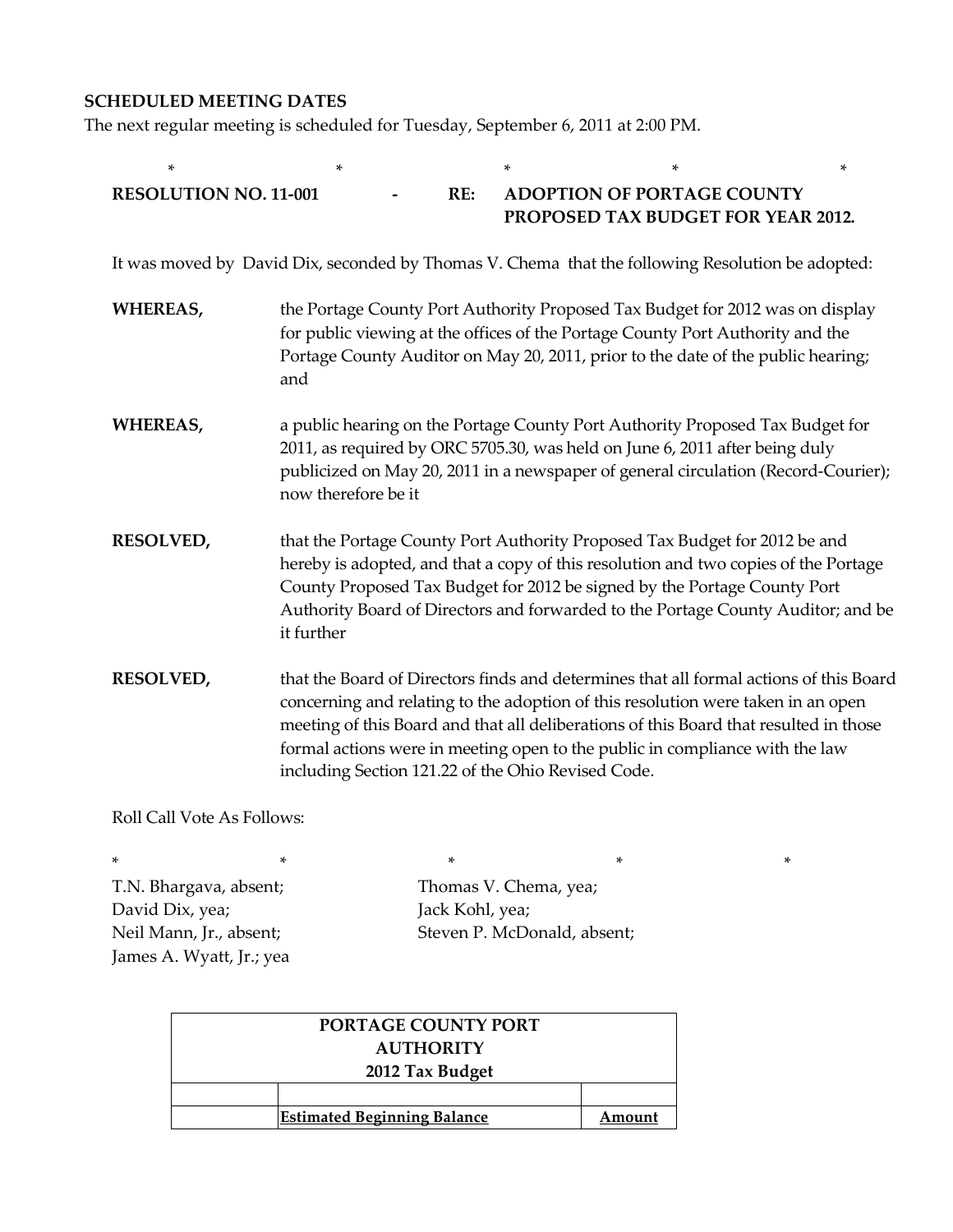| Checking Account                                  | \$45,000.00  |
|---------------------------------------------------|--------------|
| Money Market Account                              | \$129,798.00 |
| <b>Total Estimated Balance</b>                    | \$174,798.00 |
|                                                   |              |
| Description                                       |              |
| Revenues                                          |              |
| 2012 - Cascades Admin. Fees                       | \$2,875.00   |
| 2012 - Plaza Schroer Fees                         | \$701.00     |
| <b>Total Revenues</b>                             | \$3,576.00   |
|                                                   |              |
| <b>Total Estimated Resources</b>                  | \$178,374.00 |
|                                                   |              |
| <u>Expenses</u>                                   |              |
| <b>Employee Full-time Salaries</b><br><b>PERS</b> | \$0.00       |
| Medicare                                          | \$0.00       |
|                                                   | \$0.00       |
| <b>Workers Compensation</b>                       | \$0.00       |
| <b>Health Benefits</b>                            | \$0.00       |
| <b>Contract Services</b>                          | \$13,120.00  |
| <b>Training/Meeting Expenses</b>                  | \$1,000.00   |
| Transportation                                    | \$1,000.00   |
| <b>Membership Dues</b>                            | \$5,900.00   |
| Advertising/Marketing                             | \$2,500.00   |
| Telephone                                         | \$0.00       |
| Postage                                           | \$0.00       |
| Rent                                              | \$0.00       |
| Professional/Technical/Insurance Services         | \$5,000.00   |
| <b>Other Services</b>                             | \$0.00       |
| Materials & Supplies                              | \$150.00     |
| Photocopy & Printing Supplies (Copier)            | \$0.00       |
| <b>Food Supplies</b>                              | \$500.00     |
|                                                   |              |
| <b>Total Expenses</b>                             | \$29,170.00  |

### **RESOLUTION** NO. 11-002

\* \* \* \* \*

# **RE: AGREE TO ACCEPT THE COMMERCIAL INSURANCE PROPOSAL FROM THE SEIBERTKECK INSURANCE AGENCY.**

It was moved by Thomas V. Chema, seconded by David Dix that the following resolution be adopted:

**WHEREAS,** the Portage County Board of Commissioners has advised the Board of Directors of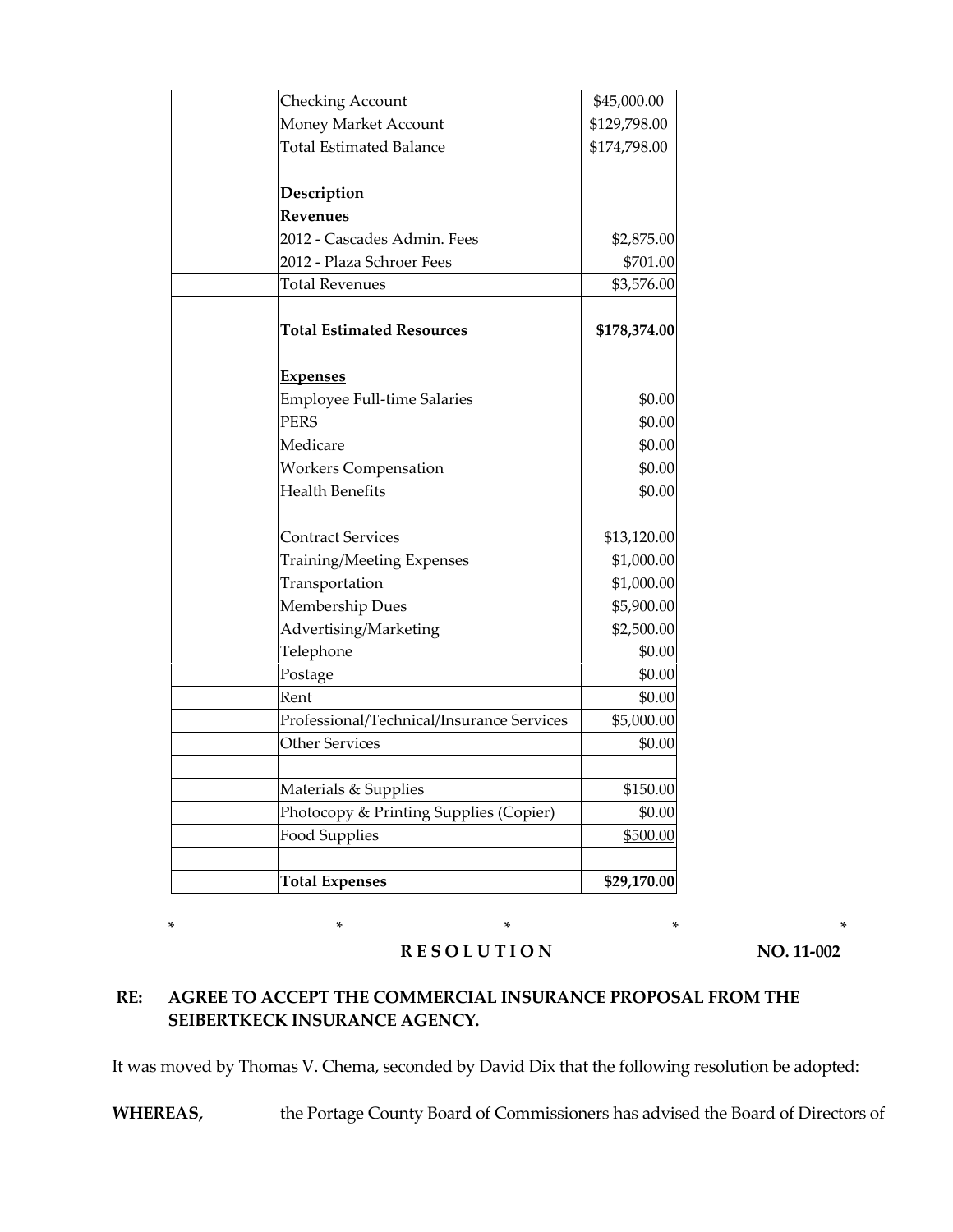the Portage County Port Authority of their intent to discontinue insurance coverage for the Port Authority and Board of Directors; and

### **WHEREAS,** the Board of Directors has asked the Board of Commissioners to reconsider this intent; and

# **WHEREAS,** the Board of Directors received a proposal from the SeibertKeck Insurance Agency for Directors and Officers Coverage at a cost of \$953 and Business Owners for property coverage, general liability and auto liability at a cost of \$500; now therefore be it

- **RESOLVED,** that the Board of Directors agrees to accept the SeibertKeck Insurance Agency proposal, 2953 West Market Street in Akron, Ohio for Directors and Officers Coverage at a cost of \$953 and Business Owners for property coverage, general liability and auto liability at a cost of \$500 (Total \$1,453) *only if* the Board of Commissioners discontinues insurance coverage for the Port Authority; and be it further
- **RESOLVED,** that the Board of Directors finds and determines that all formal actions of this Board concerning and relating to the adoption of this resolution were taken in an open meeting of this Board and that all deliberations of this Board that resulted in those formal actions were in meeting open to the public in compliance with the law including Section 121.22 of the Ohio Revised Code.

Voice vote was as follows:

| T.N. Bhargava, absent;   | Thomas V. Chema, abstains;  |
|--------------------------|-----------------------------|
| David Dix, yea;          | Jack Kohl, abstains;        |
| Neil Mann, Jr., absent;  | Steven P. McDonald, absent; |
| James A. Wyatt, Jr.; yea |                             |
|                          |                             |

# **RESOLUTION** NO. 11-003

# **RE: ENTER AN AGREEMENT BETWEEN THE PORTAGE COUNTY PORT AUTHORITY AND THE PORTAGE DEVELOPMENT BOARD.**

\* \* \* \* \*

It was moved by Thomas V. Chema, seconded by David Dix that the following resolution be adopted:

**RESOLVED,** that the Board of Directors agrees to enter into an agreement for services with the Portage Development Board, 217 South Chestnut Street in Ravenna, Ohio in the amount of \$10,000 per calendar year beginning July 1, 2011; and be it further

**RESOLVED,** that the Board of Directors authorizes a one-time reimbursement/payment